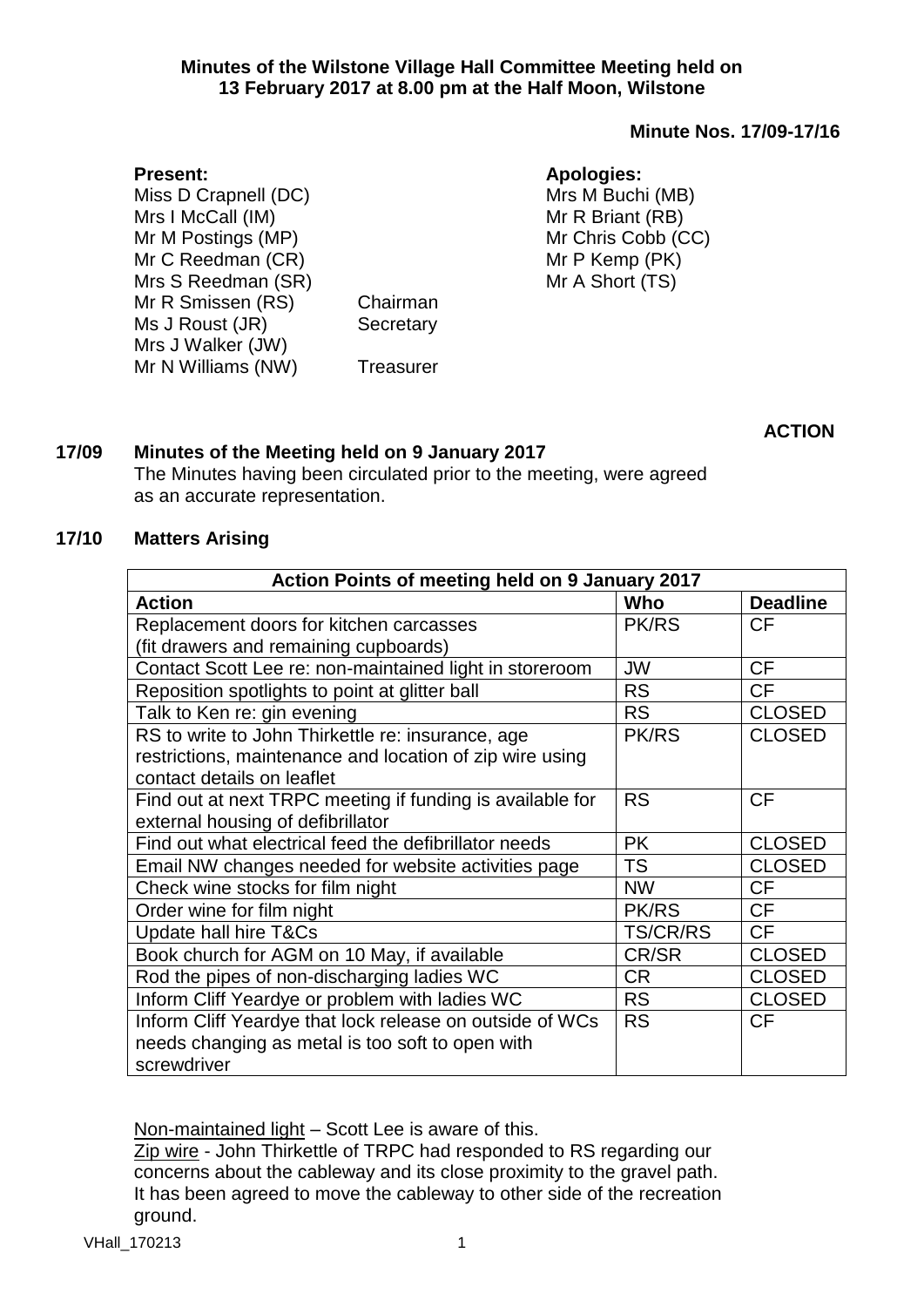Defibrillator exterior housing – two sockets have now been put on the wall in the disabled WC to provide exterior power to the defibrillator if we go ahead with it.

Hall hire terms and conditions – RS/TS/CR had a meeting and went through T&Cs. RS has their comments to update the T&Cs. AGM - Church has been booked for the AGM.

**RS**

Disabled WC – the walls have been replastered and will be painted once the plaster has dried out. It will be finished by 3 March.

## **17/11 Treasurer's Report**

Nothing exceptional to report. NW explained that due to his hearing difficulties it is hard to participate in the meetings. He is willing to carry on as Treasurer but proposed not coming to meetings and asked if anyone had any issues with this. It was agreed that NW would continue as Treasurer but stand down from the meetings unless there is something financial which needs his input.

| <b>Balances</b>       | 13 Feb 2017 |
|-----------------------|-------------|
| Current               | 805.51      |
| Deposit               | 16,177.97   |
| <b>Money Market</b>   | 7,000.00    |
| Petty cash            | 1,095.57    |
| Awaiting paying in    | 455.00      |
|                       | 25,534.05   |
| Outstanding bills     | 0.00        |
| <b>Unpaid cheques</b> | 0.00        |
| <b>Total funds</b>    | 25,534.05   |

# **17/12 Website**

Nothing to report

## **17/13 Future Events**

**Film Nights** – the film this Friday is Bridget Jones' Baby. MP will help RS to run the bar. Set up time will be 5pm. The shop will provide crisps and peanuts to sell in the bar.

**Village event** – there was a planning meeting last week. The Open Gardens has been listed on the NGS website.

Profits will be divided between Parkinsons Society, allotments and church.

Agreement would be required from the committee as the Village Hall will incur costs on this event. Is the VHC prepared to underwrite any overheads? DC and JW will circulate a costing proposal to the committee prior to the next VHC meeting.

**DC/JW**

**Gin Event** - PK is planning on hosting a wine tasting event instead of the gin evening. He would like a 50/50 split between the hall and his son, Alex, who is doing World Challenge. NW proposed, and it was